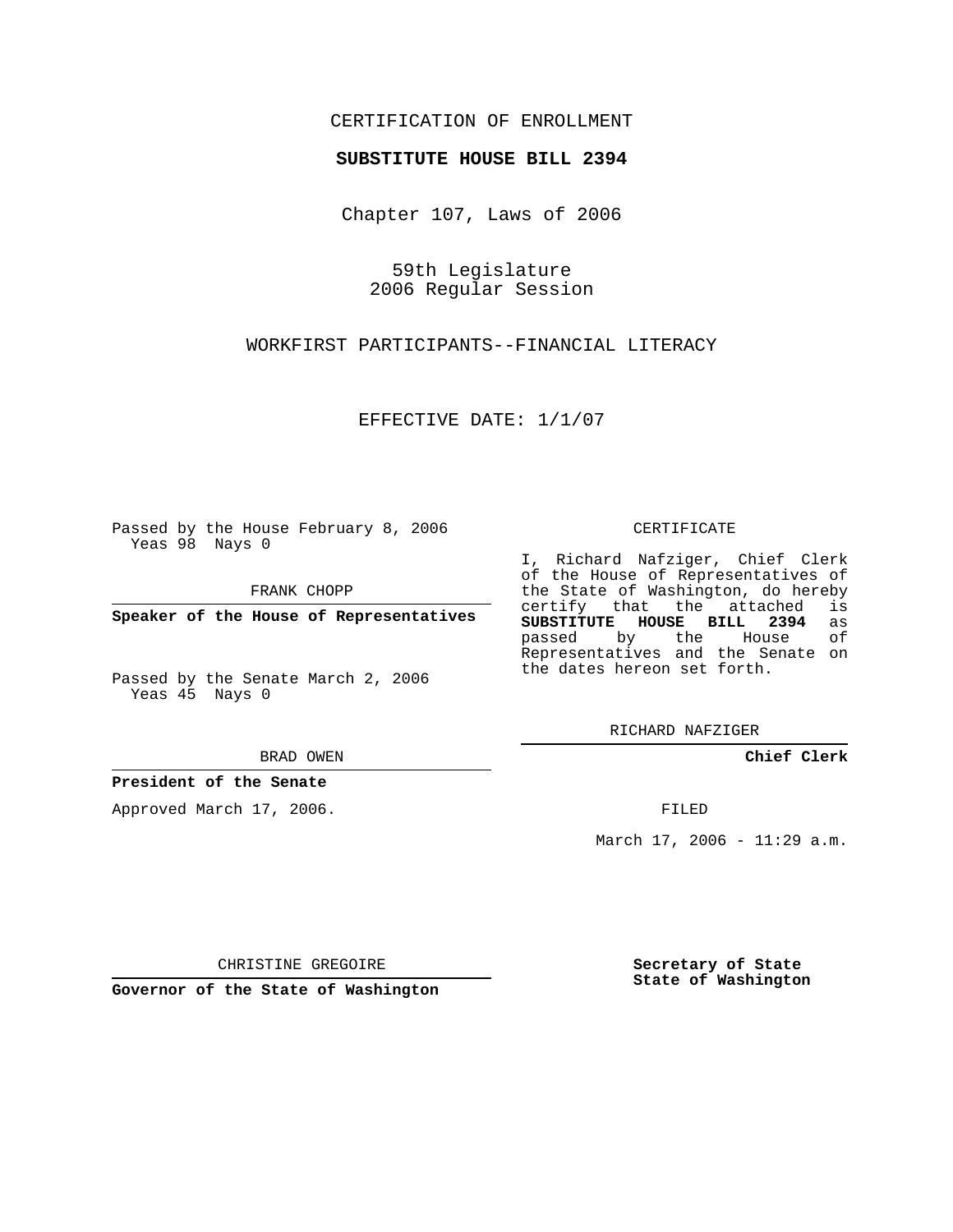# **SUBSTITUTE HOUSE BILL 2394** \_\_\_\_\_\_\_\_\_\_\_\_\_\_\_\_\_\_\_\_\_\_\_\_\_\_\_\_\_\_\_\_\_\_\_\_\_\_\_\_\_\_\_\_\_

\_\_\_\_\_\_\_\_\_\_\_\_\_\_\_\_\_\_\_\_\_\_\_\_\_\_\_\_\_\_\_\_\_\_\_\_\_\_\_\_\_\_\_\_\_

Passed Legislature - 2006 Regular Session

# **State of Washington 59th Legislature 2006 Regular Session**

**By** House Committee on Children & Family Services (originally sponsored by Representatives Dickerson, Morrell, Appleton, Moeller, Lantz, Hasegawa, Williams, Darneille, Santos, Haler, Wallace, Walsh, McIntire and Simpson)

READ FIRST TIME 01/24/06.

1 AN ACT Relating to financial literacy; amending RCW 74.08A.250 and 2 74.08A.260; creating a new section; and providing an effective date.

3 BE IT ENACTED BY THE LEGISLATURE OF THE STATE OF WASHINGTON:

 NEW SECTION. **Sec. 1.** The legislature finds that for a variety of reasons, many citizens may lack the basic financial knowledge necessary to spend their money wisely, save for the future, and manage money challenges, such as a job loss, financing a college education, or a catastrophic injury. The legislature also finds that financial literacy is an essential element in achieving financial stability and self-sufficiency. The legislature intends to encourage participation in financial literacy training by WorkFirst participants, in order to promote their ability to make financial decisions that will contribute to their long-term financial well-being.

14 **Sec. 2.** RCW 74.08A.250 and 2000 c 10 s 1 are each amended to read 15 as follows:

16 Unless the context clearly requires otherwise, as used in this 17 chapter, "work activity" means:

18 (1) Unsubsidized paid employment in the private or public sector;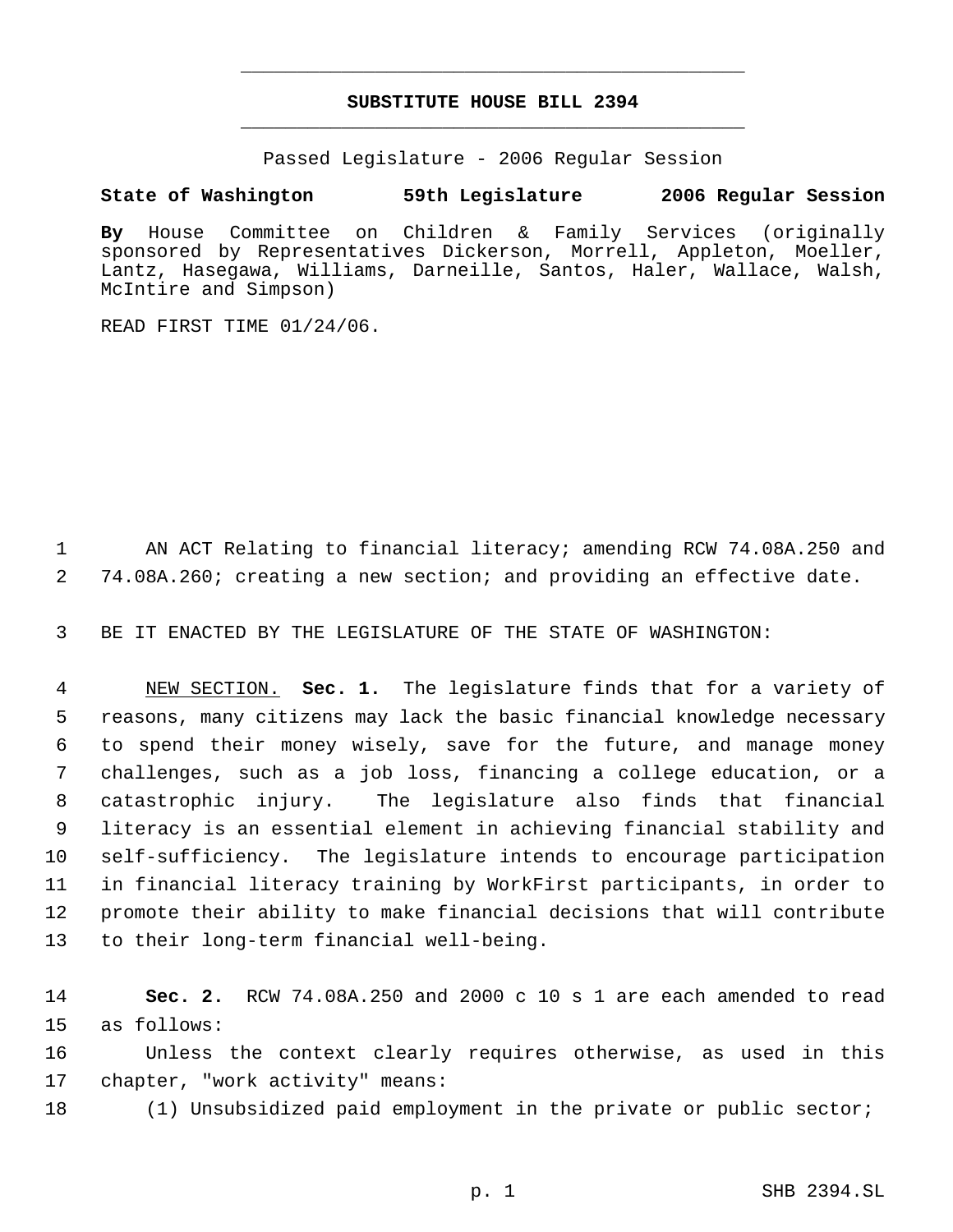(2) Subsidized paid employment in the private or public sector, including employment through the state or federal work-study program for a period not to exceed twenty-four months;

(3) Work experience, including:

 (a) An internship or practicum, that is paid or unpaid and is required to complete a course of vocational training or to obtain a license or certificate in a high demand field, as determined by the employment security department. No internship or practicum shall exceed twelve months; or

 (b) Work associated with the refurbishing of publicly assisted housing, if sufficient paid employment is not available;

(4) On-the-job training;

13 (5) Job search and job readiness assistance;

14 (6) Community service programs;

 (7) Vocational educational training, not to exceed twelve months with respect to any individual;

(8) Job skills training directly related to employment;

 (9) Education directly related to employment, in the case of a recipient who has not received a high school diploma or a GED;

 (10) Satisfactory attendance at secondary school or in a course of study leading to a GED, in the case of a recipient who has not completed secondary school or received such a certificate;

 (11) The provision of child care services to an individual who is participating in a community service program;

 (12) Internships, that shall be paid or unpaid work experience performed by an intern in a business, industry, or government or nongovernmental agency setting;

 (13) Practicums, which include any educational program in which a student is working under the close supervision of a professional in an agency, clinic, or other professional practice setting for purposes of 31 advancing their skills and knowledge; ((and))

 (14) Services required by the recipient under RCW 74.08.025(3) and 33 74.08A.010(3) to become employable; and

 (15) Financial literacy activities designed to be effective in assisting a recipient in becoming self-sufficient and financially stable.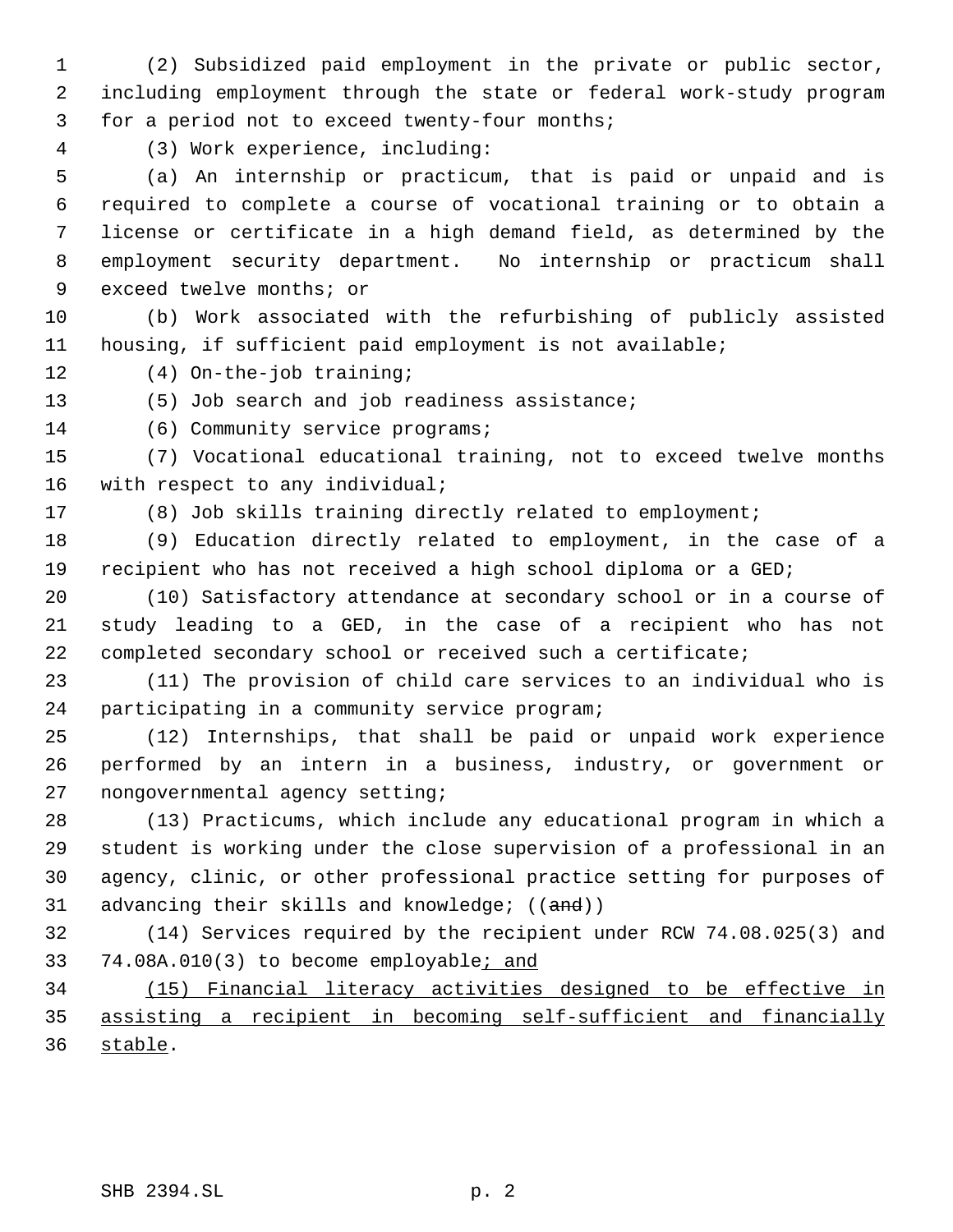**Sec. 3.** RCW 74.08A.260 and 2003 c 383 s 1 are each amended to read as follows:

 (1) Each recipient shall be assessed after determination of program eligibility and before referral to job search. Assessments shall be based upon factors that are critical to obtaining employment, including but not limited to education, availability of child care, history of family violence, history of substance abuse, and other factors that affect the ability to obtain employment. Assessments may be performed by the department or by a contracted entity. The assessment shall be based on a uniform, consistent, transferable format that will be accepted by all agencies and organizations serving the recipient. Based on the assessment, an individual responsibility plan shall be prepared that: (a) Sets forth an employment goal and a plan for moving the recipient immediately into employment; (b) contains the obligation 15 of the recipient to become and remain employed; (c) moves the recipient into whatever employment the recipient is capable of handling as quickly as possible; and (d) describes the services available to the recipient to enable the recipient to obtain and keep employment.

 (2) Recipients who are not engaged in work and work activities, and do not qualify for a good cause exemption under RCW 74.08A.270, shall engage in self-directed service as provided in RCW 74.08A.330.

 (3) If a recipient refuses to engage in work and work activities required by the department, the family's grant shall be reduced by the recipient's share, and may, if the department determines it appropriate, be terminated.

 (4) The department may waive the penalties required under subsection (3) of this section, subject to a finding that the recipient refused to engage in work for good cause provided in RCW 74.08A.270.

 (5) In implementing this section, the department shall assign the highest priority to the most employable clients, including adults in two-parent families and parents in single-parent families that include older preschool or school-age children to be engaged in work activities.

 (6) In consultation with the recipient, the department or contractor shall place the recipient into a work activity that is available in the local area where the recipient resides.

 (7) Assessments conducted under this section shall include a consideration of the potential benefit to the recipient of engaging in